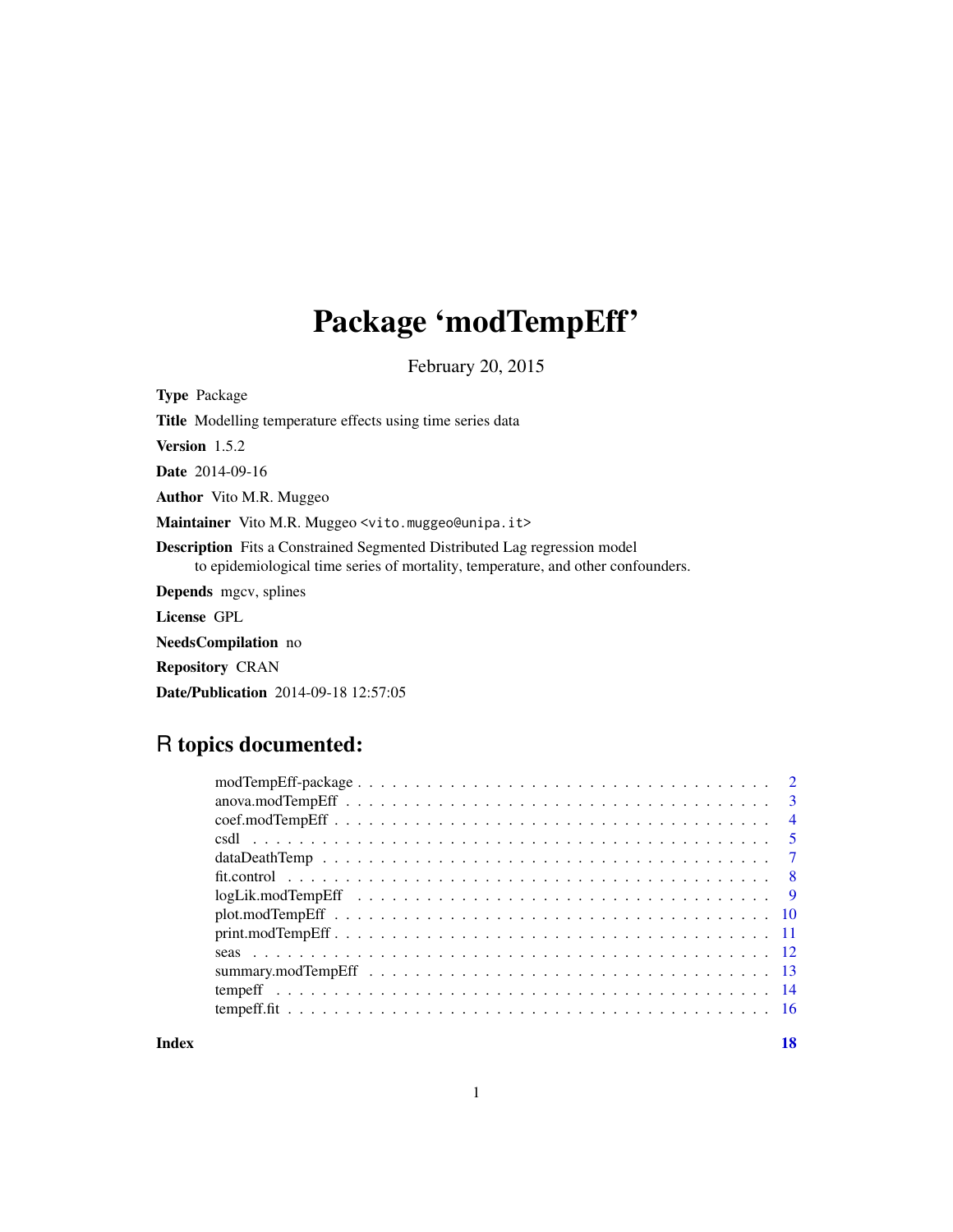<span id="page-1-1"></span><span id="page-1-0"></span>modTempEff-package *Modelling temperature effects on mortality via the constrained segmented distributed lag parameterization*

#### Description

Estimation of a Poisson log linear regression to model the temperature effect on health using the 'constrained segmented distributed lag parameterization' which allows to account simultaneously for typical features of temperature effects: nonlinear effect delayed over several days.

#### Details

| Package: | modTempEff |
|----------|------------|
| Type:    | Package    |
| Version: | 1.5.2      |
| Date:    | 2014-09-16 |
| License: | GPL.       |

Package modTempEff fits a Poisson log linear regression to model the temperature effect on health using the 'constrained segmented distributed lag parameterization' which allows to account simultaneously for typical features of temperature effects: nonlinear effect delayed over several days. Fitting is performed by the function tempeff and 'print', 'summary', 'plot', 'anova' and 'coef' methods are included to summarize and to display results.

# Author(s)

Vito M.R. Muggeo <vito.muggeo@unipa.it>

# References

Muggeo, V.M.R. (2010) Analyzing temperature effects on mortality within the R environment: the constrained segmented distributed lag parameterization *Journal of Statistical Software* 32, 12, 1–17.

Muggeo, V.M.R. (2008) Modeling temperature effects on mortality: multiple segmented relationships with common break points *Biostatistics* 9, 613–620.

Muggeo, V.M.R., Hajat, S. (2009) Modelling the nonlinear multiple-lag effects of ambient temperature on mortality in Santiago and Palermo : a constrained segmented distributed lag approach. *Occupational Environmental Medicine* 66, 584–591.

Muggeo, V.M.R. (2003) Estimating regression models with unknown break-points. *Statistics in Medicine* 22, 3055–3071.

Some background references on temperature effect on mortality via time series data (epidemiological papers)

Armstrong, B. (2006) Models for the relationship between ambient temperature and daily mortality *Epidemiology* 17, 624–631.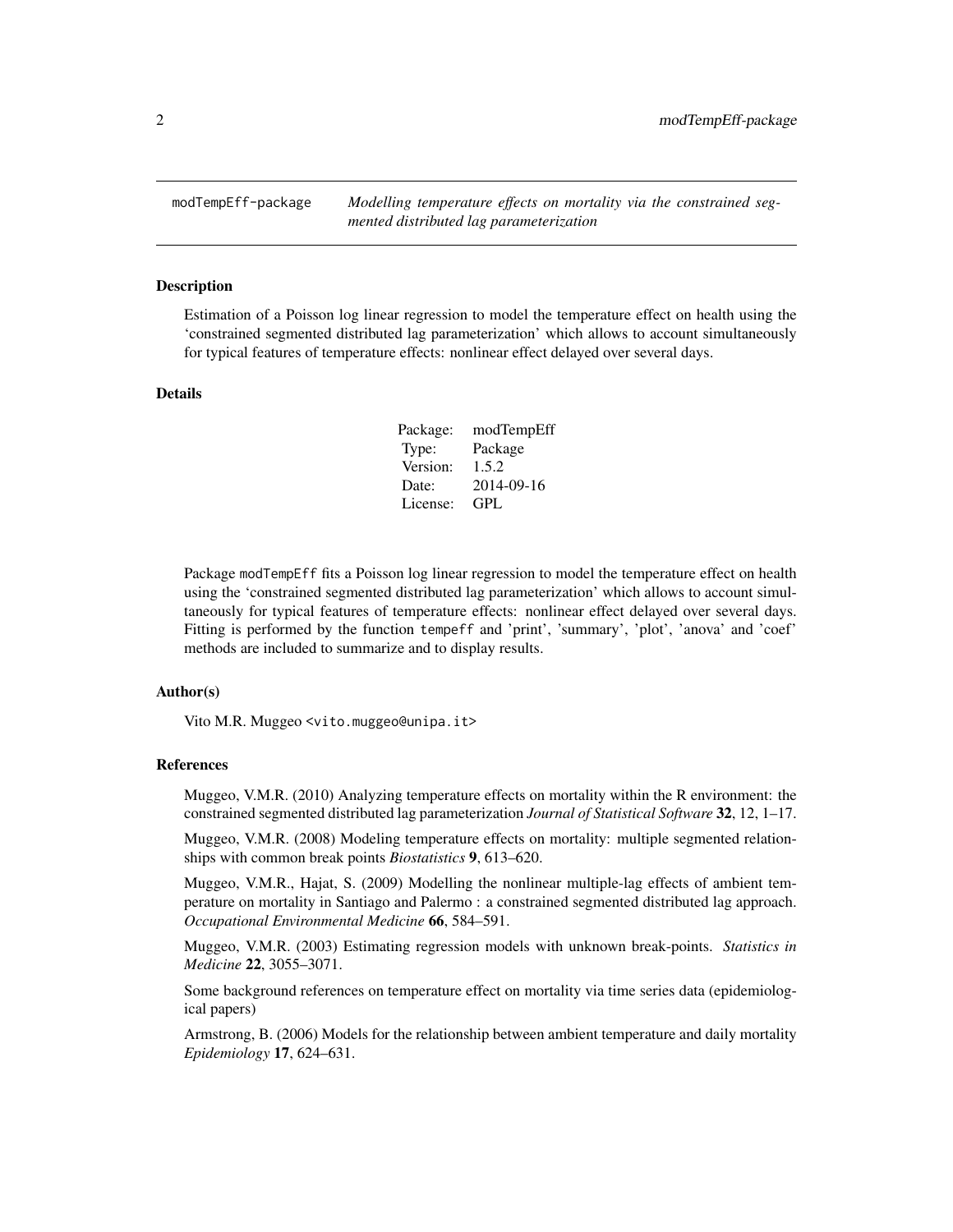# <span id="page-2-0"></span>anova.modTempEff 3

Basu, R., Samet, J. (2002). Relation between elevated ambient temperature and mortality: a review of the epidemiologic evidence *Epidemiological Reviews* 24, 190–202.

#### See Also

[mgcv](#page-0-0)

# Examples

```
## Not run:
data(dataDeathTemp)
o1<-tempeff(dec1~day+factor(dweek)+factor(year)+factor(month)+
      csdl(mtemp, L=c(60, 60), psi=20, ridge=list(cold="1^2", heat="1^2").data=dataDeathTemp, fcontrol = fit.control(display=TRUE))
o2<-tempeff(dec1~seas(day,30)+
     csdl(mtemp,L=c(60,60),psi=20, ridge=list(cold="l^2",heat="l^2")),
      data=dataDeathTemp, fcontrol = fit.control(display=FALSE))
```
## End(Not run)

anova.modTempEff *The anova method for a 'modTempEff ' object*

#### Description

Comparing "modTempEff" objects returned by tempeff() using an analysis of deviance table.

#### Usage

```
## S3 method for class 'modTempEff'
anova(object, ..., dispersion = NULL, test = NULL)
```
# Arguments

| object     | fitted model objects of class "modTempEff" returned by tempeff().                                                    |
|------------|----------------------------------------------------------------------------------------------------------------------|
| dispersion | currently ignored.                                                                                                   |
| test       | what sort of likelihood based criterion has to be used for model comparisons.<br>One of "Chisq", "F", "Cp" or "BIC". |

#### Details

anova.modTempEff performs model comparisons in terms of likelihood-based criteria depending on its argument test. In anova.modTempEff, test="BIC" is also allowed. The BIC appears to be the best choice to select the number of breakpoints. When test="Chisq", likelihood ratio tests are carried out; however note that the p-values for smooth terms (included via seas() or csdl()) are approximate only. The function does *not* work for a single "modTempEff" fit.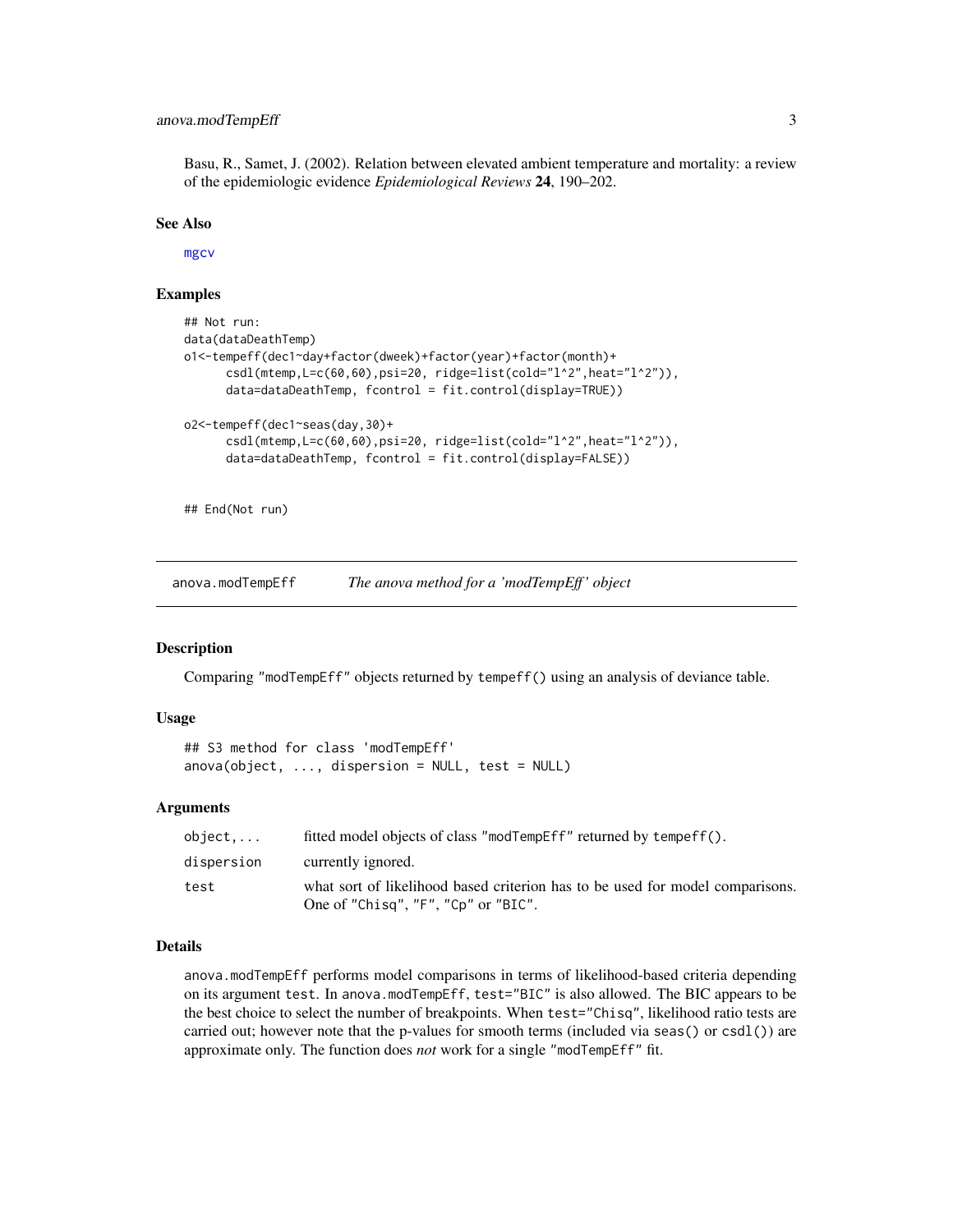# Author(s)

Vito Muggeo

#### See Also

[print.modTempEff](#page-10-1)

# Examples

```
## Not run:
#continues from ?tempeff
anova(03,01,test="Chisq") #approximate p-value..
anova(o3,o2,o1,test="Cp")
```
## End(Not run)

coef.modTempEff *Extract DL coefficients from a 'modTempEff ' object*

### Description

The function extracts the estimated coefficients of the DL curves for cold and/or heat effect.

# Usage

```
## S3 method for class 'modTempEff'
coef(object, which = c("cold", "heat"), L, ...)
```
# Arguments

| object   | the "modTempEff" object returned by tempeff.                                                    |
|----------|-------------------------------------------------------------------------------------------------|
| which    | which DL curve should be returned?                                                              |
| L.       | the number of DL coefficients required. ' $L+1$ ' coefficients for lags 0 to L are<br>returned. |
| $\cdots$ | additional arguments (ignored).                                                                 |

# Details

The resulting estimates, returned as a matrix, are DL coefficients for the cold and/or the heat effect. Each coefficient at specific lag represents the log relative risk (of mortality) for one-unit increase in cold (or heat) values.

# Value

A matrix with DL coefficients. Each row corresponds to a specific lag.

<span id="page-3-0"></span>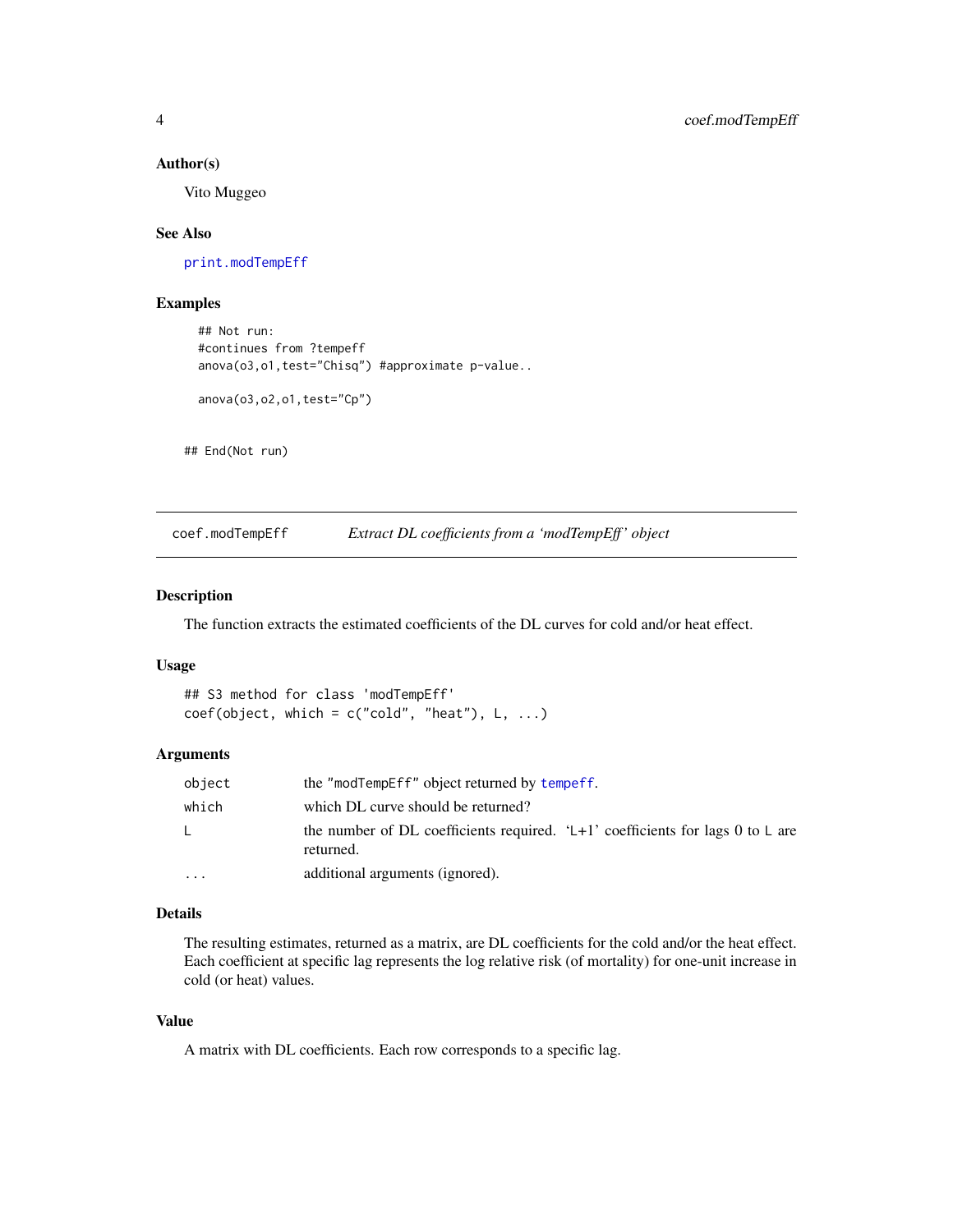<span id="page-4-0"></span>csdl 5

# Author(s)

Vito Muggeo

# See Also

[tempeff](#page-13-1)

# Examples

```
## Not run:
#continues from ?tempeff
coef(o1,"heat",L=7) #log RR for heat corresponding to lag 0 to 7
## End(Not run)
```
<span id="page-4-1"></span>csdl *Defining the constrained segmented distributed lag term*

# Description

Function employed within the [tempeff](#page-13-1) formula to specify the variable with a csdl relationship. The function does not fit the model, it simply returns information exploited by [tempeff](#page-13-1) to fit a "modTempEff" model.

#### Usage

 $csdl(z, psi, L, ridge = NULL, ndx = round(L/3),$ DL = FALSE, diff.varying = FALSE)

#### Arguments

| Z            | the variable, typically the temperature, having the constrained segmented dis-<br>tributed lag parameterization with the response.                                                                                                                                                                 |
|--------------|----------------------------------------------------------------------------------------------------------------------------------------------------------------------------------------------------------------------------------------------------------------------------------------------------|
| psi          | numeric to provide the starting value for one or two breakpoints of the con-<br>strained segmented distributed lag relationship.                                                                                                                                                                   |
| L            | a numerical two-length vector to specify how many lags have to be considered<br>to assess the effect of cold and heat.                                                                                                                                                                             |
| ndx          | <i>apparent</i> dimension (i.e. the rank) of the two B-spline bases for the DL curves<br>of cold and heat. Default to $ndx = round(L/3)$ .                                                                                                                                                         |
| ridge        | a two-length named list of characters to specify the possible ridge penalty to be<br>applied to DL coefficients. This list has to be named ('cold' and 'heat') and each<br>component has to be in terms of "1". Use ridge=NULL whether no ridge penalty<br>has to be employed. See examples below. |
| DL           | logical indicating if the difference penalty should be applied to the DL coeffi-<br>cients or to spline coefficients. Default to spline coefficients (DL=FALSE).                                                                                                                                   |
| diff.varying | logical indicating if the difference penalty should be global or depending on the<br>lag value to penalize differences mainly at larger rather than early lags.                                                                                                                                    |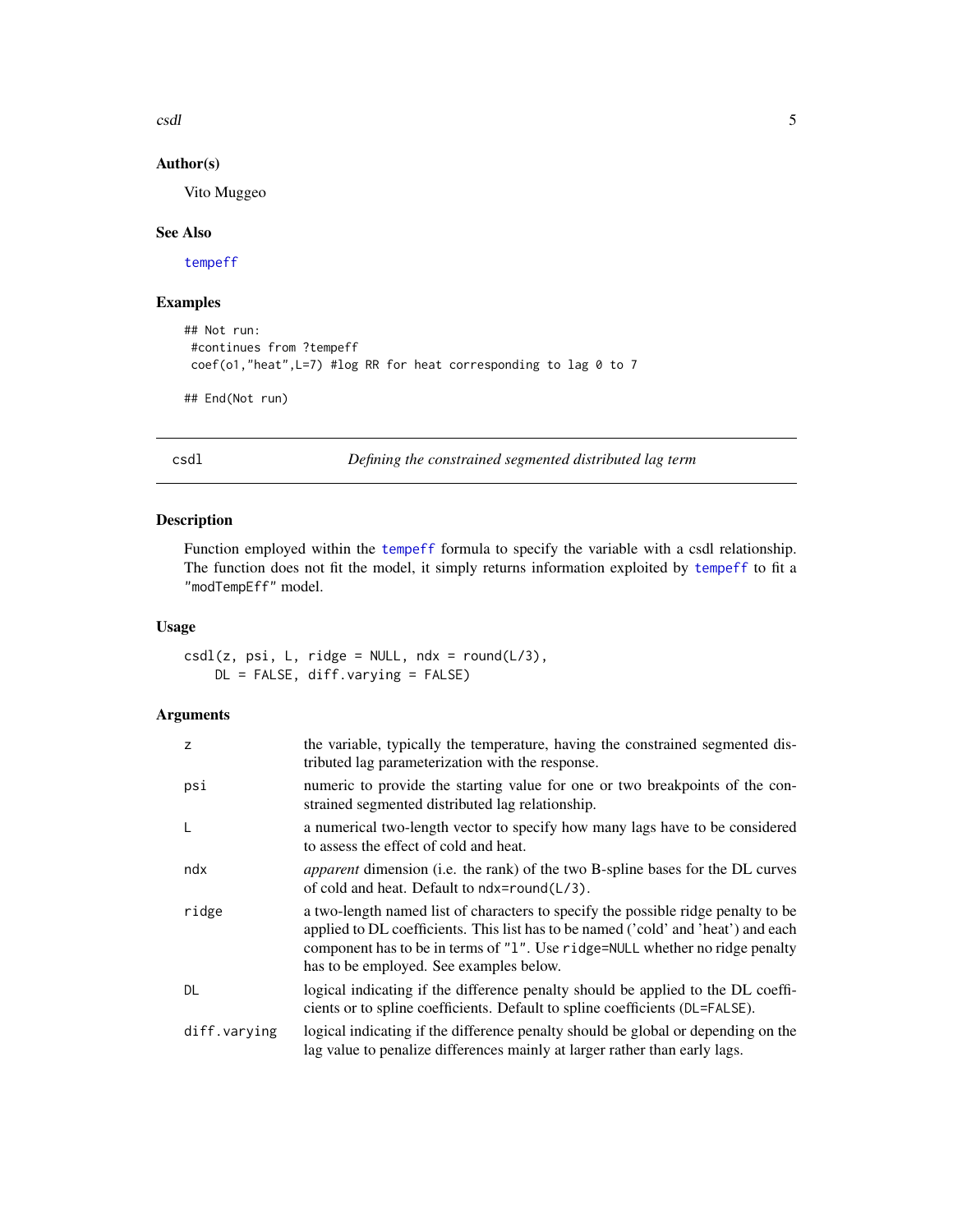# <span id="page-5-0"></span>Details

This function has to be used within the formula in [tempeff](#page-13-1). It returns information to fit a constrained segmented distributed lag parameterization within the Poisson regression model via the function [tempeff](#page-13-1).

#### Value

A list with the temperature variable and the arguments as attributes.

#### Note

All the arguments of csdl may be passed via ... in the call of tempeff. This feature may be useful when the same model has to be re-fitted (via update) by modifying only one argument of  $csdl()$ . See [tempeff](#page-13-1).

# Author(s)

Vito Muggeo

#### References

Eilers, P., Marx, B. D. (1996). Flexible Smoothing with B-splines and Penalties *Statistical Science* 11, 89–121.

Wood, S. N. (2006) *Generalized Additive Models: An Introduction with R.* Chapman and Hall/CRC Press.

Muggeo, V. M. R. (2008) Modeling temperature effects on mortality: multiple segmented relationships with common break points *Biostatistics* 9, 613–620.

# See Also

#### [tempeff](#page-13-1)

#### Examples

```
## Not run:
# Evaluate temperature effects up to 45 lags for cold and heat and
# a single breakpoint; use 20 as starting value, a global difference
# penalty on spline coefficients and no ridge penalty
csdl(my.temperature,psi=20,L=c(45,45),ridge=NULL)
# Evaluate temperature effects up to 45 lags for cold and 15 lag for
# heat, via P-splines with a global difference penalty on DL coefficients
# and an additional quadratic ridge penalty
csdl(my.temperature,psi=20,L=c(45,15),DL=TRUE,ridge=list(cold="l^2",
 heat="l^2"))
```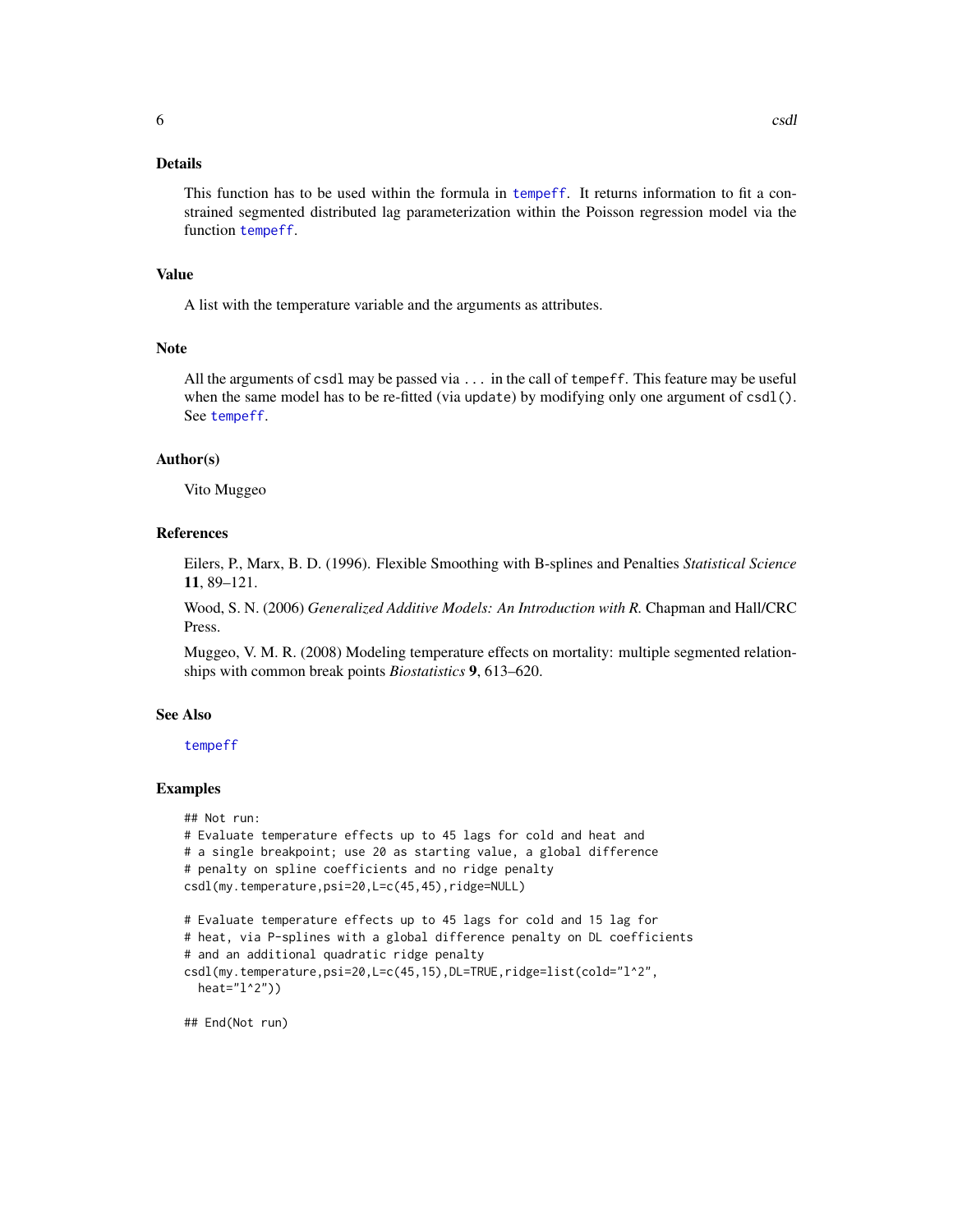<span id="page-6-0"></span>dataDeathTemp *Simulated dataset*

# Description

Simulated dataset of daily time series of mortality, temperature, pollutant, and seasonal variables.

# Usage

data(dataDeathTemp)

# Format

A data frame with 1825 observations on the following 8 variables.

dec1 daily counts of mortality mtemp daily mean temperatute month month year year day day dweek day of week decNS another daily counts of mortality dec2 yet another daily counts of mortality

# Details

These data represent a typical dataset employed to investigate the short term effect of temperature (and pollutant) on health via daily time series. decNS is not associated with mtemp, dec1 and dec2 are associated with mtemp via *csdl* parameterizations with one and two breakpoints respectively.

# Examples

## Not run: data(dataDeathTemp)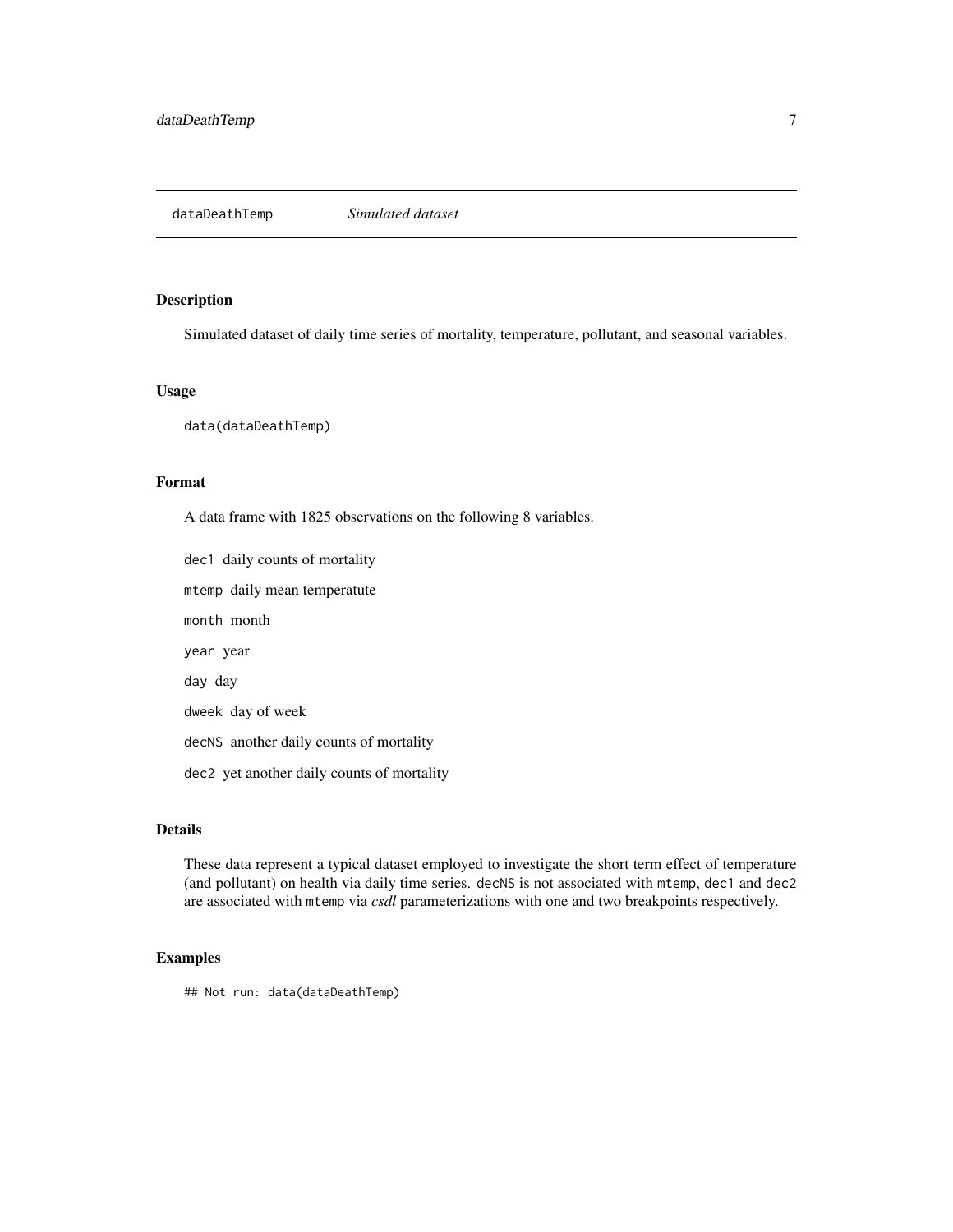<span id="page-7-0"></span>

# Description

Auxiliary function as user interface for fitting. Typically only used when calling 'tempeff' or 'tempeff.fit'.

#### Usage

```
fit.control(tol = 1e-06, display = FALSE, it.max = 20,
  GLM = FALSE, maxit.inner = 3)
```
# Arguments

| tol         | positive convergence tolerance.                                                                                                                                                                      |
|-------------|------------------------------------------------------------------------------------------------------------------------------------------------------------------------------------------------------|
| displav     | logical indicating if deviance should be printed for each iteration. This argument<br>is ignored (actually it is FALSE) when it max=0 or when the model is fitted<br>without the temperature effect. |
| it.max      | integer giving the maximal number of iterations.                                                                                                                                                     |
| GLM         | logical indicating if at each iteration a GLM (rather than a GAM) has to be fitted.                                                                                                                  |
| maxit.inner | integer giving the maximal number of inner iterations.                                                                                                                                               |

# Details

Fitting of Constrained Distributed Lag Model is performed via iterative estimate of proper Generalized Additive (or Linear when GLM=TRUE) models. The algorithm stops when the relative increase in deviance is smaller than tol or when the maximum number of iterations it.max is attained. The maximum number of (inner) iterations to estimate the working GLM at each (outer) iteration is controlled by maxit.inner.

# Value

A list with the arguments as components to be used by 'tempeff' or 'tempeff.fit'.

#### Author(s)

Vito Muggeo

# See Also

[tempeff](#page-13-1)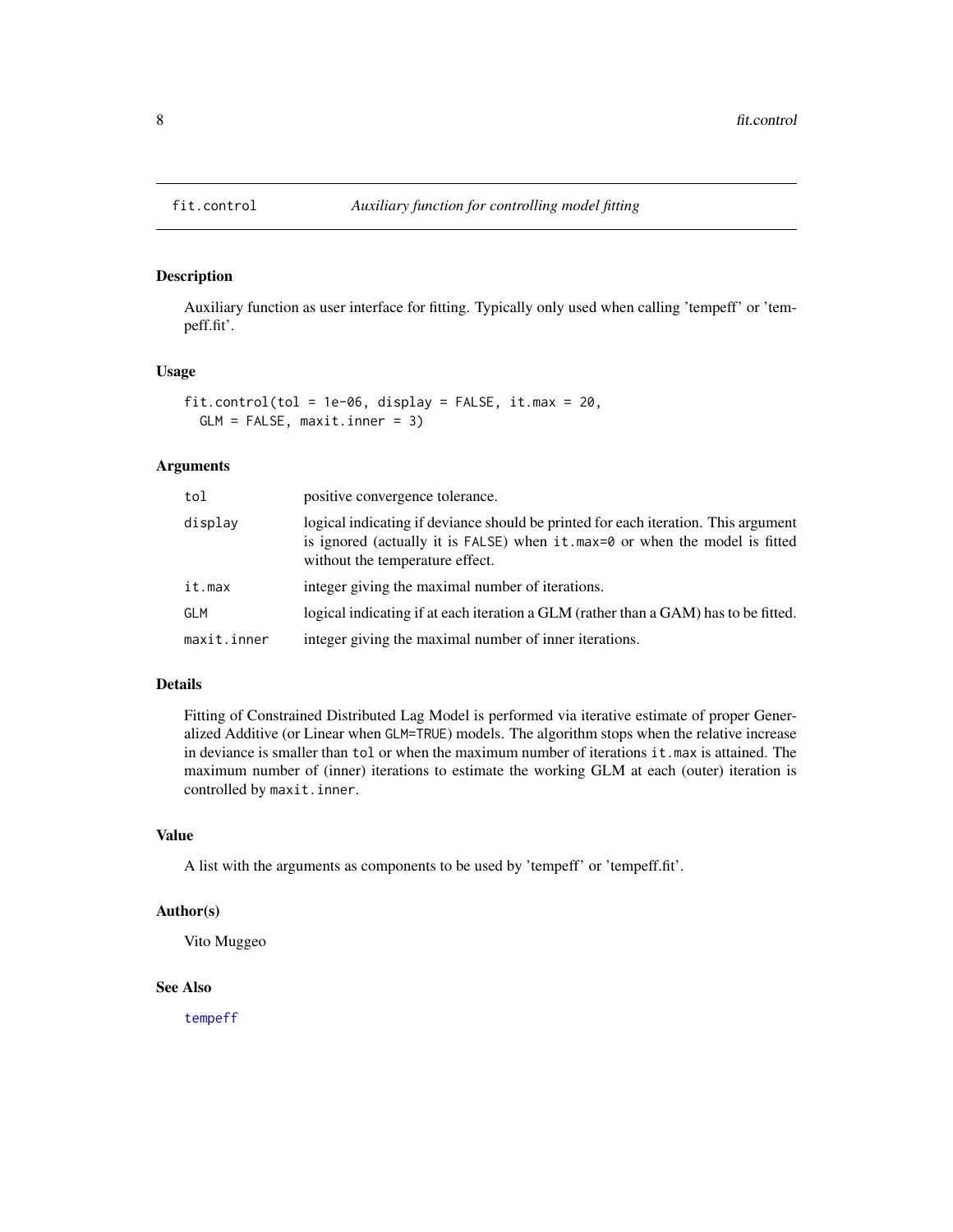<span id="page-8-0"></span>logLik.modTempEff *Extract the log likelihood for a modTempEff fit*

### Description

Function to extract the log-likelihood for a fitted modTempEff model.

# Usage

```
## S3 method for class 'modTempEff'
logLik(object,...)
```
### Arguments

| object   | fitted model objects of class modTempEff as produced by tempeff(). |
|----------|--------------------------------------------------------------------|
| $\cdots$ | ignored                                                            |

#### Details

This function extracts the *penalized* log likelihood for a fit produced by tempeff(), namely a Poisson GAM fit as returned by mgcv::gam().

Notice that the model degrees of freedom are the effective degrees of freedom and not the number of coefficients, as the model is estimated by penalized likelihood.

#### Value

Standard logLik object: see [logLik](#page-0-0).

# Author(s)

Vito M. R. Muggeo <vito.muggeo@unipa.it> based directly on logLik.gam in mgcv package by S. Wood.

#### See Also

[AIC](#page-0-0)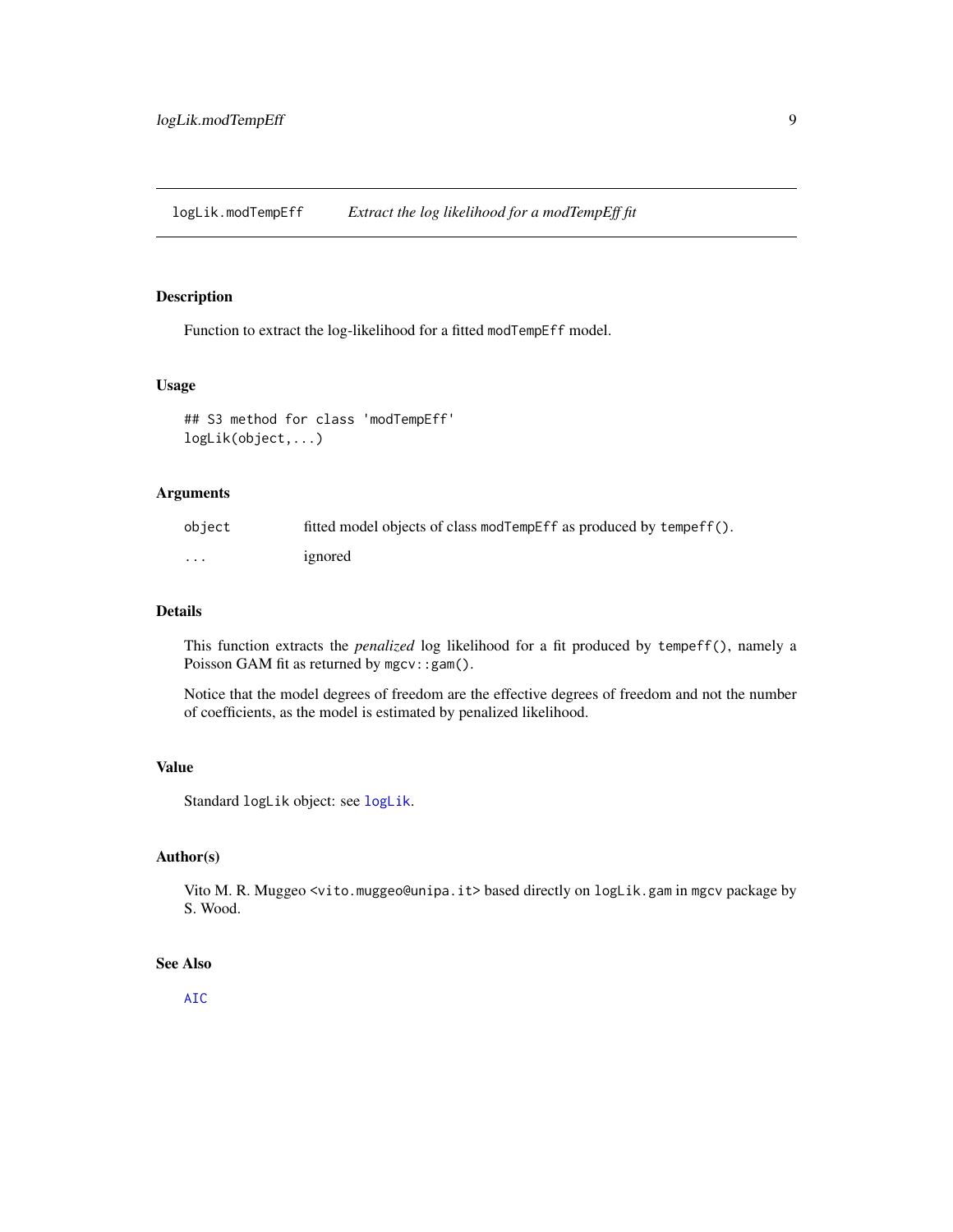<span id="page-9-1"></span><span id="page-9-0"></span>

#### Description

Plots distributed lags curves from the modTempEff fit.

# Usage

```
## S3 method for class 'modTempEff'
plot(x, which = c("cold", "heat"), add=FALSE, new=TRUE,
      var.bayes = FALSE, delta.rr = TRUE, level = 0.95,
      updown=TRUE, col.shade=NULL, leg=NULL, ...)
```
# Arguments

| $\times$  | object of class "modTempEff".                                                                                                                                                                                   |
|-----------|-----------------------------------------------------------------------------------------------------------------------------------------------------------------------------------------------------------------|
| which     | Which DL curve should be plotted? for cold, heat or both of them (default).                                                                                                                                     |
| add       | logical; if TRUE the fitted DL curve for cold or heat is added to an existing plot.                                                                                                                             |
| new       | logical indicating if a new device should be opened. If add=TRUE, new is set to<br>FALSE.                                                                                                                       |
| var.bayes | logical indicating if the 'Bayesian' rather than the frequentist standard errors<br>should be employed to compute the pointwise confidence intervals to be plotted                                              |
| delta.rr  | logical indicating if the DL curves should be plotted on the log scale or as per<br>cent change in relative risk, i.e. $100*(exp(.)-1)$ .                                                                       |
| level     | the selected confidence level of the pointwise confidence intervals to be plotted                                                                                                                               |
| updown    | logical; if TRUE the plotting area is split according to par ( $m$ frow= $c(2,1)$ ) when<br>both the cold and heat DL curves are drawn.                                                                         |
| col.shade | the color of the shaded area representing the pointwise confidence intervals. If<br>NULL no color is used.                                                                                                      |
| leg       | the possible legends to be set on the "topright" side of each plot. When both<br>the cold and heat DL curves are drawn it should be a 2-length vector with the<br>first component refering to the plot of cold. |
| $\ddots$  | additional arguments, such as xlab, ylab, and lwd.                                                                                                                                                              |

# Details

Takes a fitted "modTempEff" object produced by tempeff() and plots the DL curves for cold and heat effect with relevant pointwise confidence intervals. plot.modTempEff also works with objects with fixed (not estimated) breakpoint, namely fits returned by

```
tempeff(.., fcontrol=fit.control(it.max=0)).
```
Note add=TRUE makes sense (and works) only for a single (cold *or* heat) DL curve to be superimposed to an existing plot.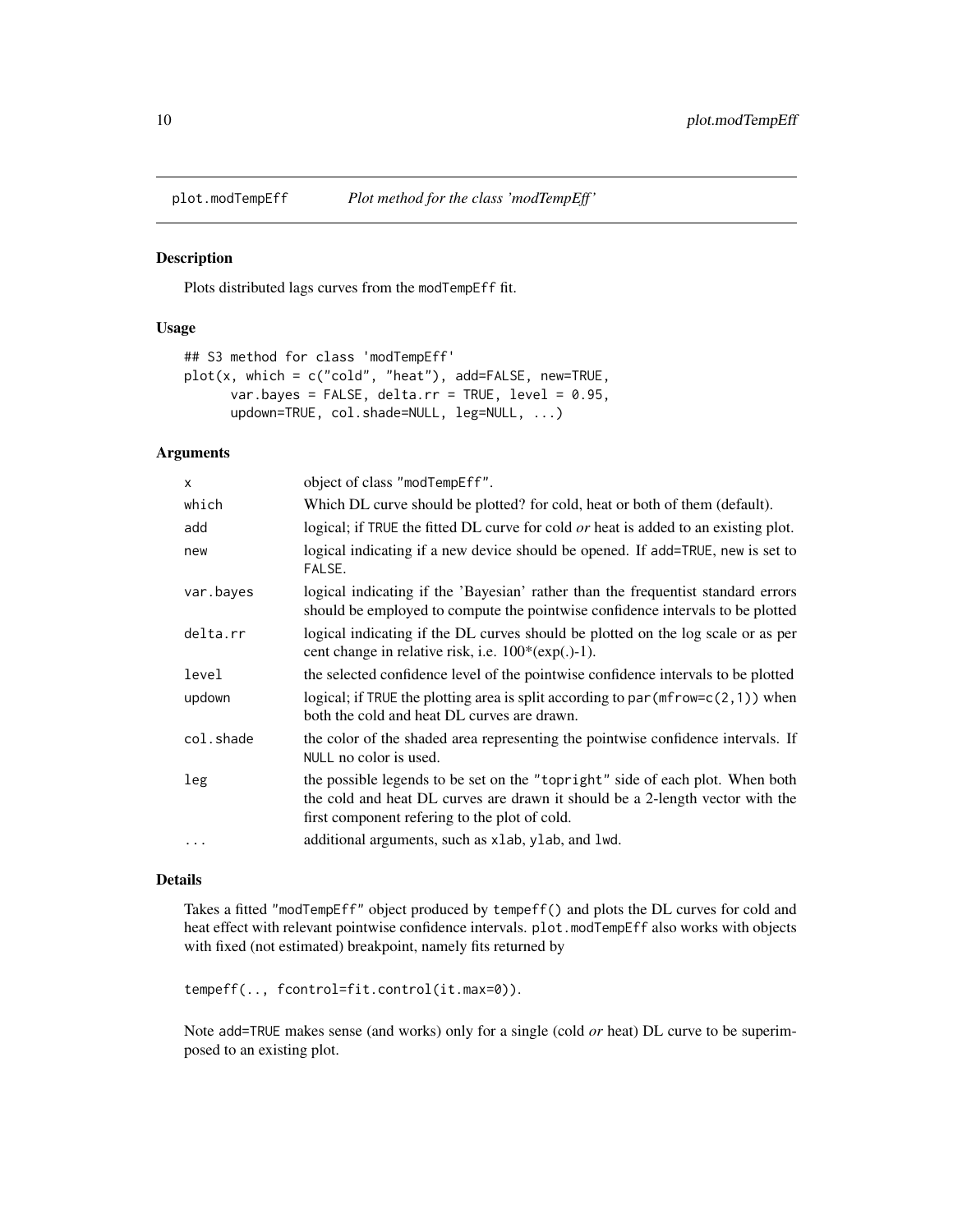# <span id="page-10-0"></span>print.modTempEff 11

# Value

The function simply plots the required estimated DL curve. If the fitted model includes only a smooth term for the long term trend, plot.modTempEff draws it.

# Author(s)

Vito Muggeo

#### See Also

[tempeff](#page-13-1)

# Examples

```
## Not run:
#obj is an object returned by tempeff()
#plots DL curves for cold and heat with 95% pointwise CI
# using frequentist standard errors
plot(obj)
#plots the estimated DL curve only for heat with 90% pointwise CI
# using bayesian standard errors
plot(obj, "heat", var.bayes=TRUE, level=.90)
```
## End(Not run)

<span id="page-10-1"></span>print.modTempEff *The print method for a 'modTempEff ' object*

# Description

Prints a Constrained Segmented Distributed Lag Model object

#### Usage

```
## S3 method for class 'modTempEff'
print(x, digits = max(3, getOption("digits") - 3), ...)
```
#### Arguments

| x                       | object of class modTempEff     |
|-------------------------|--------------------------------|
| digits                  | number of digits to be printed |
| $\cdot$ $\cdot$ $\cdot$ | additional arguments           |

# Details

Prints the minimal features of a modTempEff object.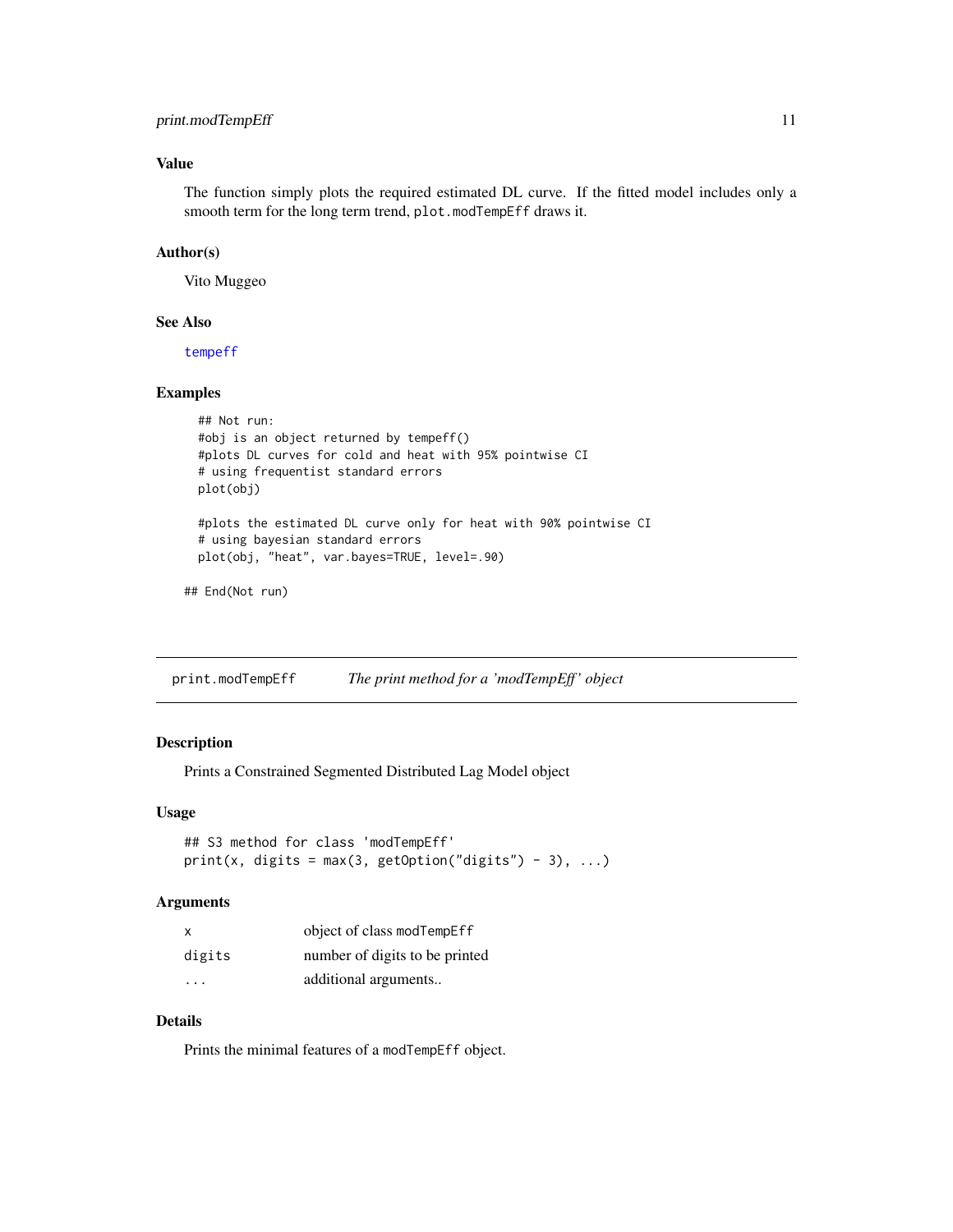# <span id="page-11-0"></span>Author(s)

Vito Muggeo

#### See Also

[summary.modTempEff](#page-12-1)

<span id="page-11-1"></span>seas *Specifying a smooth long term trend within a 'modTempEff ' model*

# Description

Function employed within the [tempeff](#page-13-1) formula to specify the variable with a smooth effect. The function does not fit the model, it simply returns information exploited by [tempeff](#page-13-1).

#### Usage

seas(x, ndx = stop("please, provide `ndx' in seas()"))

# Arguments

|     | the long term trend variable                                                                                                                                              |
|-----|---------------------------------------------------------------------------------------------------------------------------------------------------------------------------|
| ndx | the apparent dimension (i.e. the rank) of the B-spline employed to model the<br>long trend. For instance it could be $min(40, n/4)$ where n is the time series<br>length. |

# Details

The function is used within the formula of tempeff() when the long term trend of the daily time series is fitted via a smooth term. A standard P-spline with a cubic B-spline basis and a second-order difference penalty is employed.

# Value

A list with relevant information.

# Author(s)

Vito Muggeo

# References

Eilers, P., Marx, B. (1996). Flexible Smoothing with B-splines and Penalties *Statistical Science* 11, 89–121.

Wood, S.N. (2006) *Generalized Additive Models: An Introduction with R.* Chapman and Hall/CRC Press.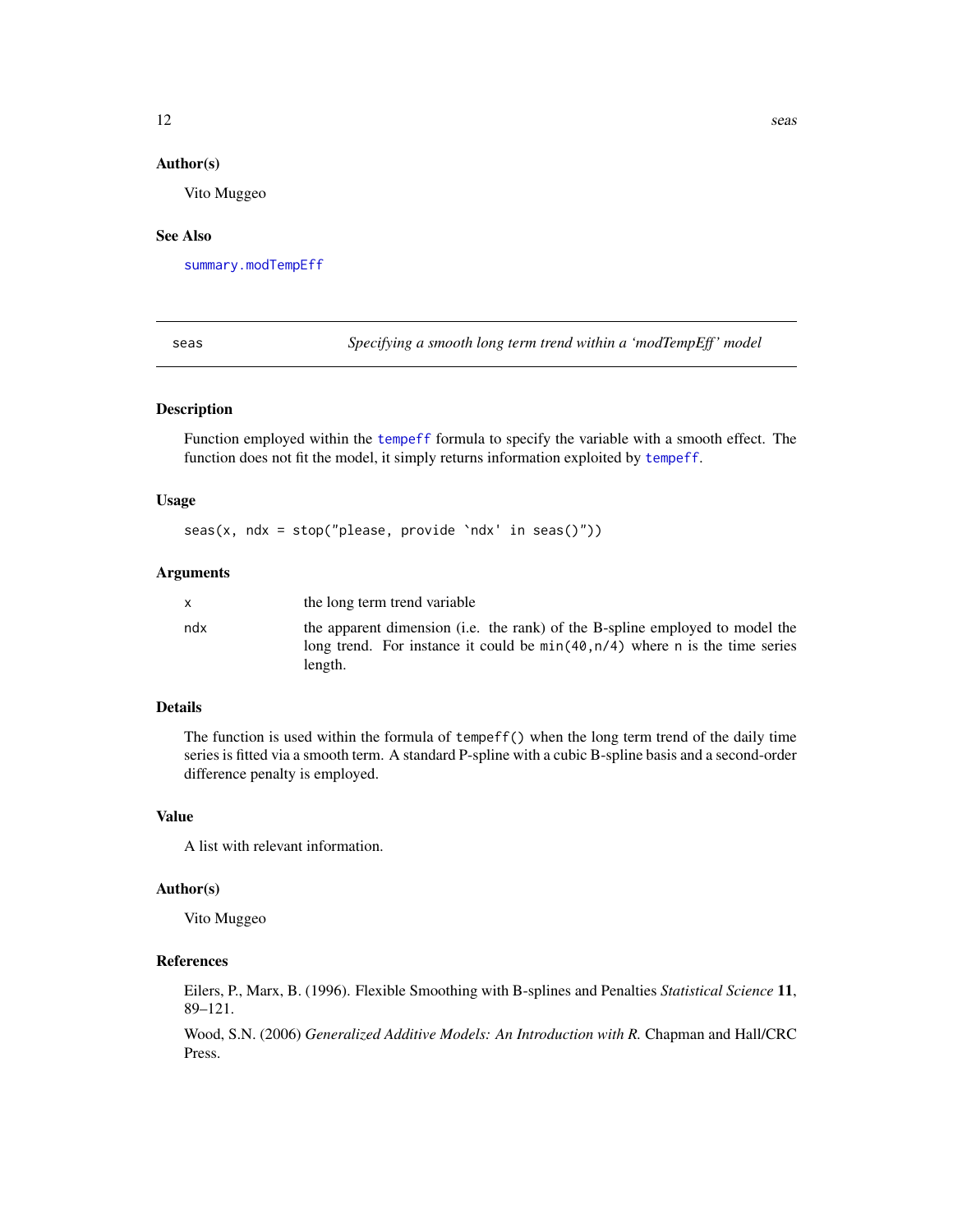# <span id="page-12-0"></span>summary.modTempEff 13

# See Also

[csdl](#page-4-1), [tempeff](#page-13-1)

<span id="page-12-1"></span>summary.modTempEff *Summary method for the class 'modTempEff '*

# Description

Summarizes fit for the constrained segmented distributed effect model.

# Usage

```
## S3 method for class 'modTempEff'
summary(object, spar = TRUE,
 digits = max(3, getOption("digits") - 3), ...
```
# Arguments

| object    | object of class "modTempEff"                                            |
|-----------|-------------------------------------------------------------------------|
| spar      | logical indicating if values of smoothing parameters should be printed. |
| digits    | number of digits to be printed.                                         |
| $\ddotsc$ | additional arguments.                                                   |

# Details

Prints the most important features of a modTempEff object including fit summary (AIC, BIC, Ubre, residual deviance) and point estimates along with standard errors of the net effect of cold and heat, and the breakpoints where mortality reaches its minimum. Smoothing parameters (selected via gam.fit() of the mgcv package) are also printed when spar=TRUE. The method also works when the model has been fitted with fixed breakpoints, but it does *not* work if a csdl() is not included in the model formula.

#### Author(s)

Vito Muggeo

# See Also

[print.modTempEff](#page-10-1)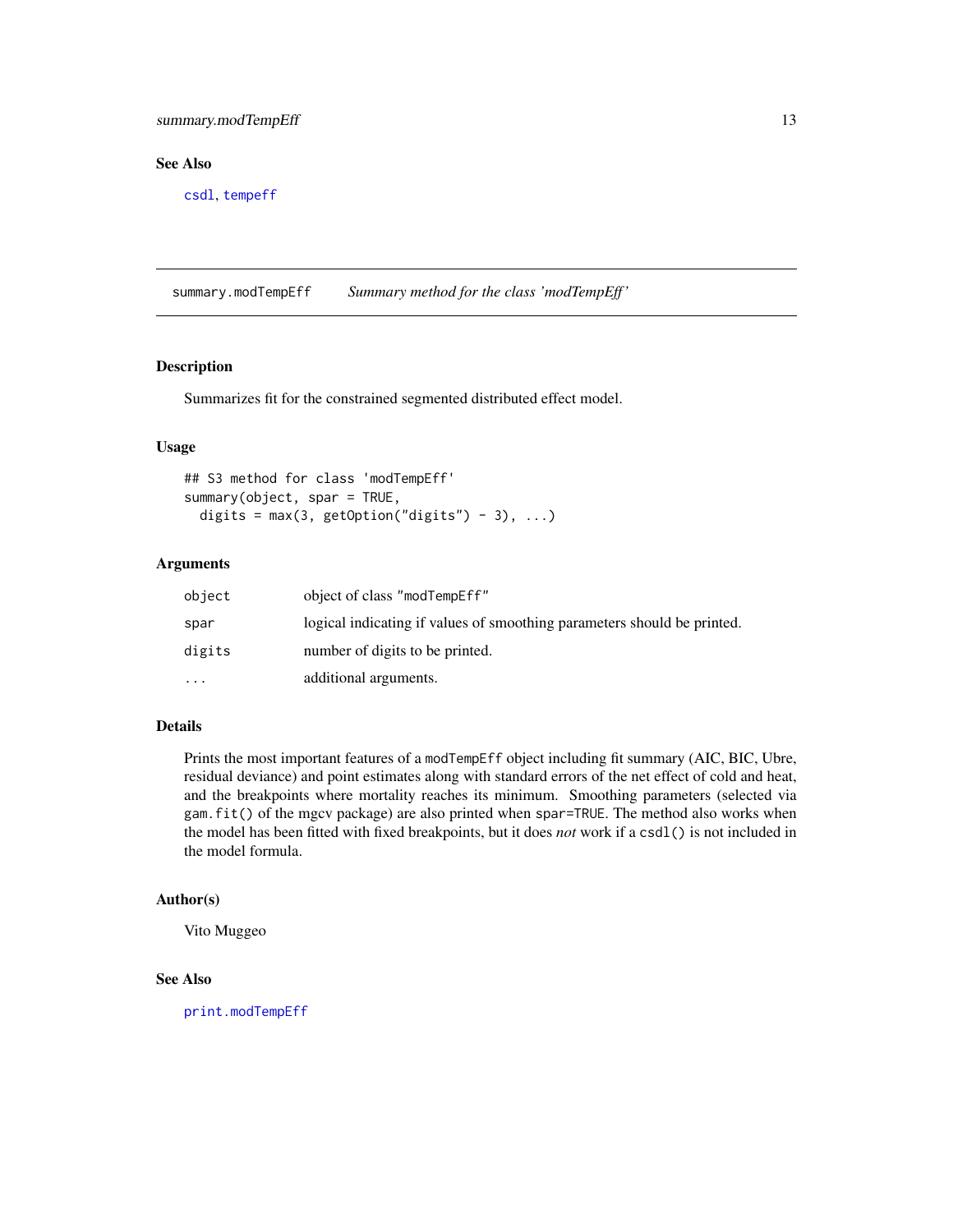<span id="page-13-1"></span><span id="page-13-0"></span>

#### Description

Fits the constrained segmented distributed lag log-linear regression model to daily time series data of mortality and temperature and additional confounding factors.

#### Usage

```
tempeff(formula, data, subset, na.action, fcontrol = fit.control(), etastart = NULL,
  drop.L, ...)
```
# Arguments

| formula   | the model formula such as 'response $\sim$ parametric terms + csdl(temperature) +<br>seas(day)', see details.                                              |
|-----------|------------------------------------------------------------------------------------------------------------------------------------------------------------|
| data      | the dataset where the variables are stored.                                                                                                                |
| subset    | an optional vector specifying a subset of observations to be used.                                                                                         |
| na.action | a function to indicate how to handle NA observations.                                                                                                      |
| fcontrol  | a list with components returned by fit.control().                                                                                                          |
| etastart  | possible starting values on the scale of the linear predictor.                                                                                             |
| drop.L    | integer, specifying whether the first 'drop. L' observations should be removed<br>before fitting. This is useful for model comparison purposes, see notes. |
| $\cdot$   | additional arguments to be passed to csdl() in the formula, see details.                                                                                   |

# Details

The function fits a log-linear regression model to assess the effects of temperature on mortality using a 'constrained segmented distributed lag parameterization' (csdl). It is assumed that the data are daily time series of mortality (or perhaps morbidity) and temperature. The left hand side of the formula includes the response (daily counts), and the right hand side may include one or more of the following

- linear confounders (such as influenza epidemics or day-of-week);
- nonparametric long term trend, via the function [seas](#page-11-1);
- the csdl effect of temperature via the function [csdl](#page-4-1).

All the arguments of csdl() may be passed via  $\dots$  directly in the call of tempeff. This may facilitate the user when different models have to be fitted by changing only some of (and not all) the arguments of csdl(). See the example below.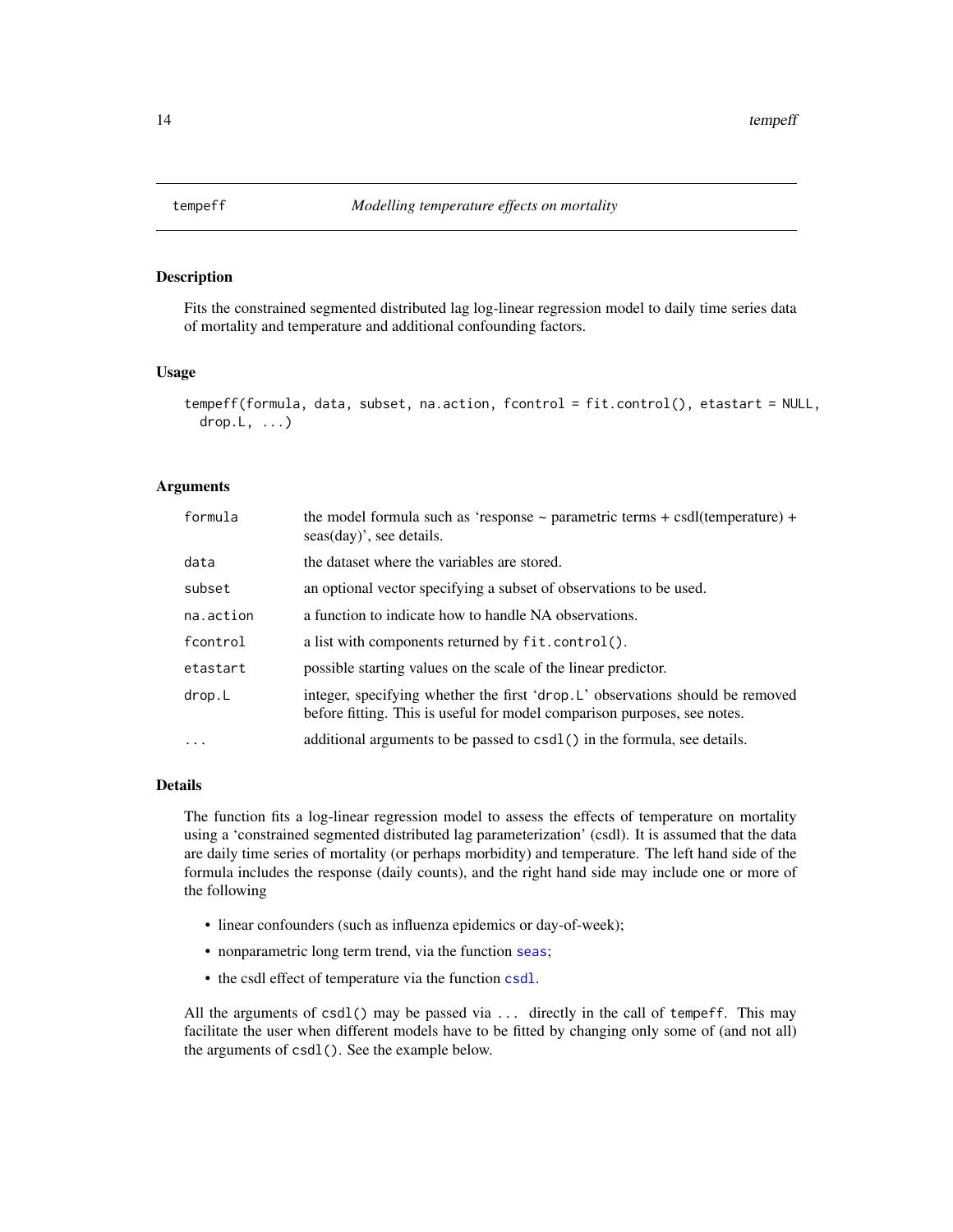#### tempeff and the state of the state of the state of the state of the state of the state of the state of the state of the state of the state of the state of the state of the state of the state of the state of the state of th

# Value

The function returns an object of class "modTempEff". It is the list returned by gam. fit of package mgcv with the additional components

| psi           | The estimated breakpoint with corresponding standard error (bayesian and fre-<br>quentist). |  |  |
|---------------|---------------------------------------------------------------------------------------------|--|--|
| betaCold      | The estimated DL coefficients for the cold effect.                                          |  |  |
| SE.c          | The frequentist standard errors of the cold DL estimates.                                   |  |  |
| SE.c.bayes    | The bayesian standard errors of the cold DL estimates.                                      |  |  |
| ToTcold       | Estimate and frequentist standard error of the total (net) effect of cold.                  |  |  |
| ToTcold.bayes | Estimate and bayesian standard error of the total (net) effect of cold.                     |  |  |
| edf.cold      | The df associated at each spline coefficient of the DL curve of cold.                       |  |  |
| rank.cold     | The apparent dimension of the B-spline basis of the DL for cold.                            |  |  |
| betaHeat      | The estimated DL coefficients for the heat effect.                                          |  |  |
| SE.h          | The frequentist standard errors of the heat DL estimates.                                   |  |  |
| SE.h.bayes    | The bayesian standard errors of the heat DL estimates.                                      |  |  |
| ToTheat       | Estimate and frequentist standard error of the total (net) effect of heat.                  |  |  |
| ToTheat.bayes | Estimate and bayesian standard error of the total (net) effect of heat.                     |  |  |
| edf.heat      | The df associated at each spline coefficient of the DL curve of heat.                       |  |  |
| rank.heat     | The apparent dimension of the B-spline basis of the DL for heat.                            |  |  |
| rank.seas     | When ndx. seas > 0, the apparent dimension of the B-spline basis for seasonality.           |  |  |
| edf.seas      | When ndx. seas>0, the df associated at spline coefficients of seasonality.                  |  |  |
| fit.seas      | When ndx. seas>0, the fitted long-term trend (on the log scale).                            |  |  |

#### Note

When a csdl term is included in the formula, the first max(L) observations are discarded before model fitting. When a csdl term is *not* included, the argument drop.L may be used to discard the first drop.L observations anyway. Fitting models with the same number of observations may be useful to compare them via likelihood-based criteria (via anova.modTempEff, say). tempeff() returns objects of class "modTempEff", so proper methods may be employed. The returned object has class "modTempEff" even if tempeff() is called without csdl() in the formula, or even if the model is fitted with fixed (not estimated) breakpoints (via

tempeff(..,fcontrol=fit.control(it.max=0))).

#### Author(s)

Vito Muggeo, <vito.muggeo@unipa.it>

#### References

Muggeo, V.M.R. (2008) Modeling temperature effects on mortality: multiple segmented relationships with common break points *Biostatistics* 9, 613–620.

Muggeo, V.M.R. (2009) Analyzing Temperature Effects on Mortality Within the R Environment: The Constrained Segmented Distributed Lag Parameterization *Journal of Statistical Software*, 32 12, 1–17.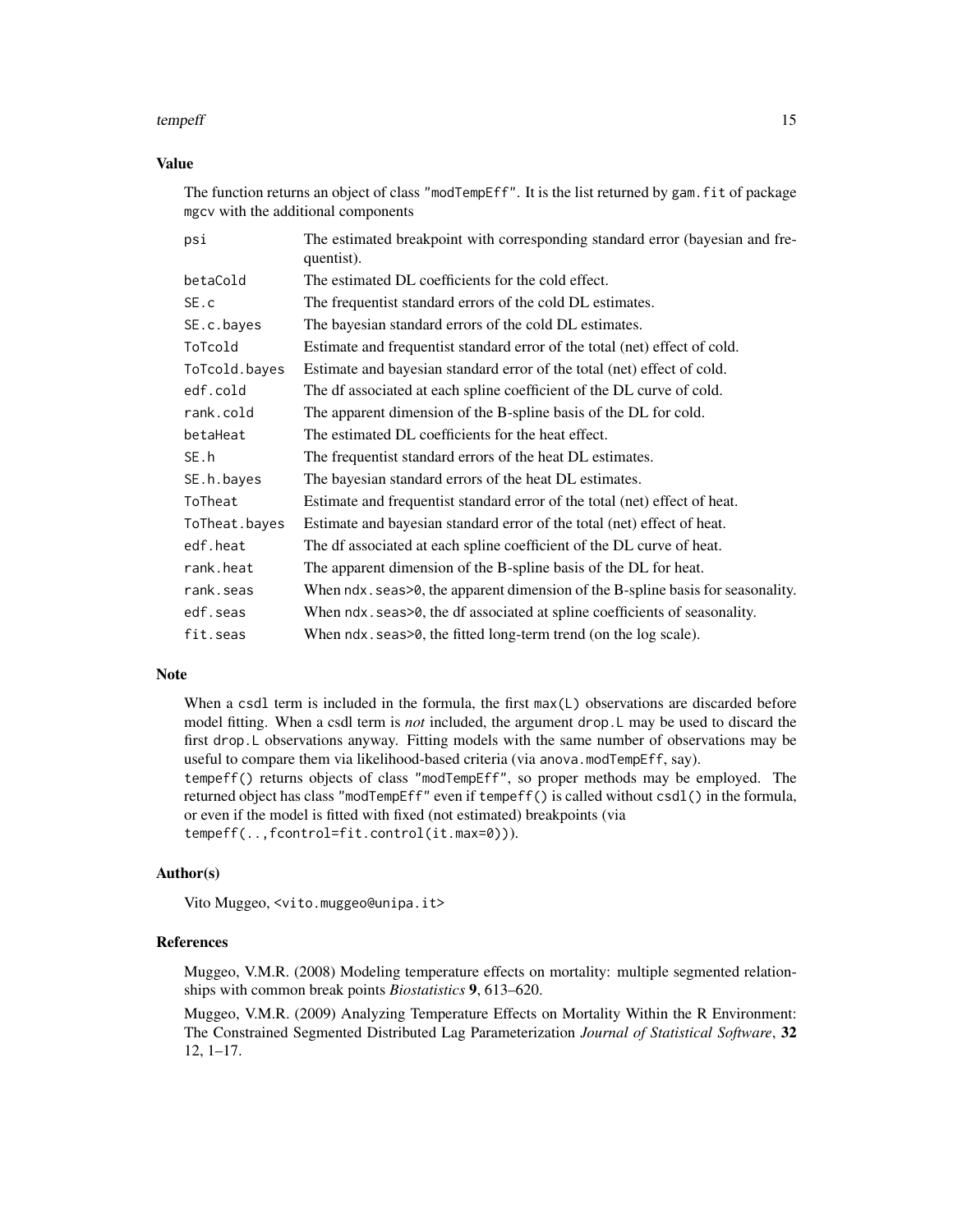# See Also

[modTempEff-package](#page-1-1), [plot.modTempEff](#page-9-1), [summary.modTempEff](#page-12-1), [gam.fit](#page-0-0) in package mgcv

#### Examples

```
## Not run:
library(modTempEff)
data(dataDeathTemp)
o1<-tempeff(dec1~day+factor(dweek)+factor(year)+factor(month)+
      csdl(mtemp,L=c(60,60),psi=20),
      data=dataDeathTemp, fcontrol = fit.control(display=TRUE))
#add a ridge penalty: note how you *can* specify ridge!
#you do NOT need to use csdl(..,ridge=..)
o2<-update(o1, ridge=list(cold="l^2", heat="l^2"))
#a model without temperature effects (the first drop.L obs are dropped)
o3<-tempeff(dec1~day+factor(dweek)+factor(year)+factor(month),
      data=dataset,drop.L=60)
#see ?anova.modTempEff for model comparisons
## End(Not run)
```
tempeff.fit *Estimation of constrained segmented distributed lag model*

#### Description

This is an internal function of package modTempEff and it should be not called by the user.

# Usage

```
tempeff.fit(y, X, Af = NULL, Ac = NULL, Xf = NULL, Xc = NULL, V=NULL,
 ndx.seas=0, only.seas = FALSE, penalty = list(DL=FALSE,
 diff.varying=FALSE,ridge.formulas=NULL), gam.fit.it = NULL,
 etastart = NULL, spstart = NULL, fit.method = "magic")
```
# Arguments

| v   | See tempeff |
|-----|-------------|
| X   | See tempeff |
| Af  | See tempeff |
| Ac. | See tempeff |
| Χf  | See tempeff |
| Хc  | See tempeff |
|     |             |

<span id="page-15-0"></span>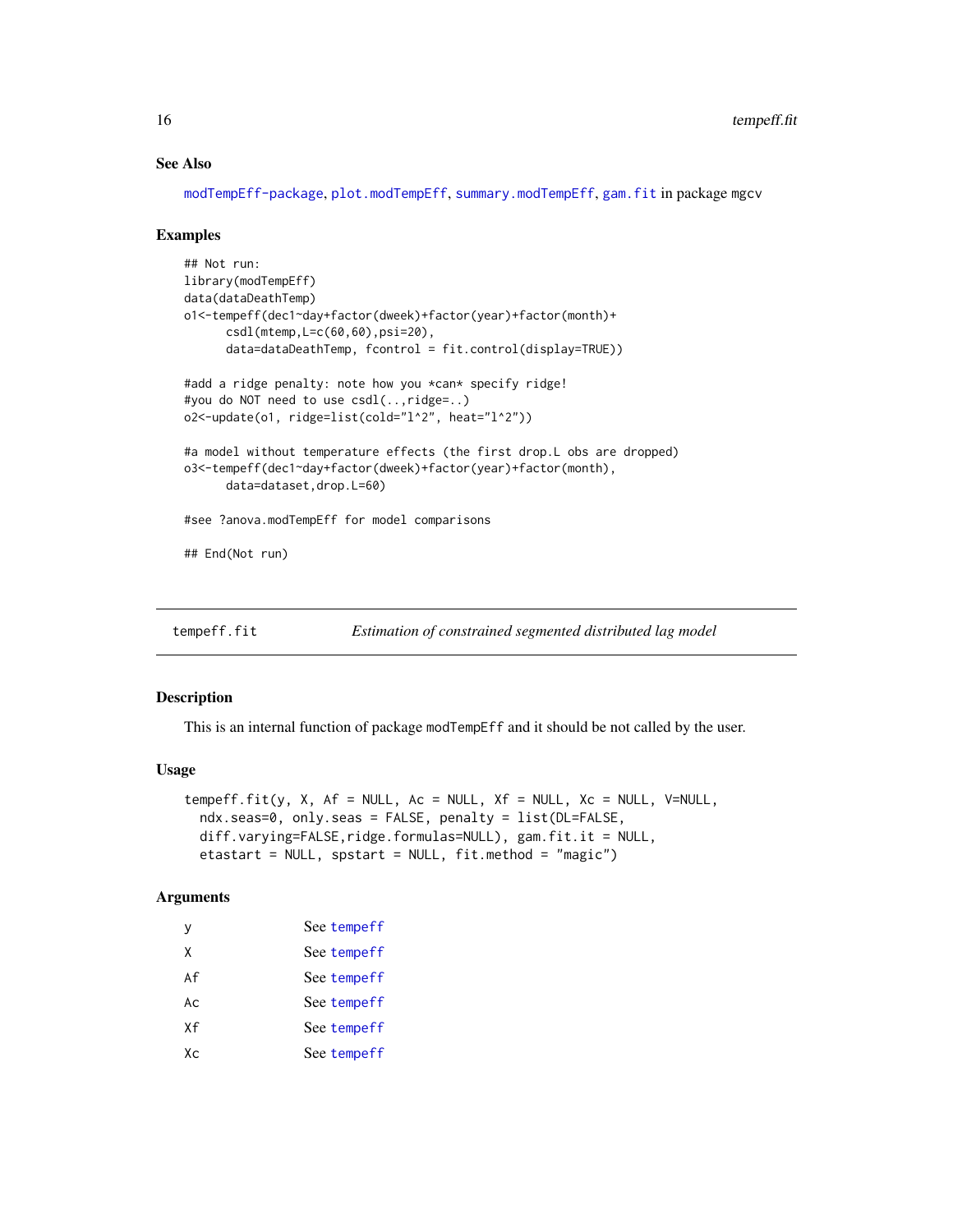# <span id="page-16-0"></span>tempeff.fit 17

| v          | See tempeff |
|------------|-------------|
| ndx.seas   | See tempeff |
| penalty    | See tempeff |
| only.seas  | See tempeff |
| gam.fit.it | See tempeff |
| etastart   | See tempeff |
| spstart    | See tempeff |
| fit.method | See tempeff |

# Details

This function is called by tempeff to fit the constrained segmented distributed lag model. It is based on the function gam.fit of the mgcv package by S. Wood.

# Value

A list of fit information.

# Author(s)

Vito Muggeo

# See Also

[tempeff](#page-13-1)